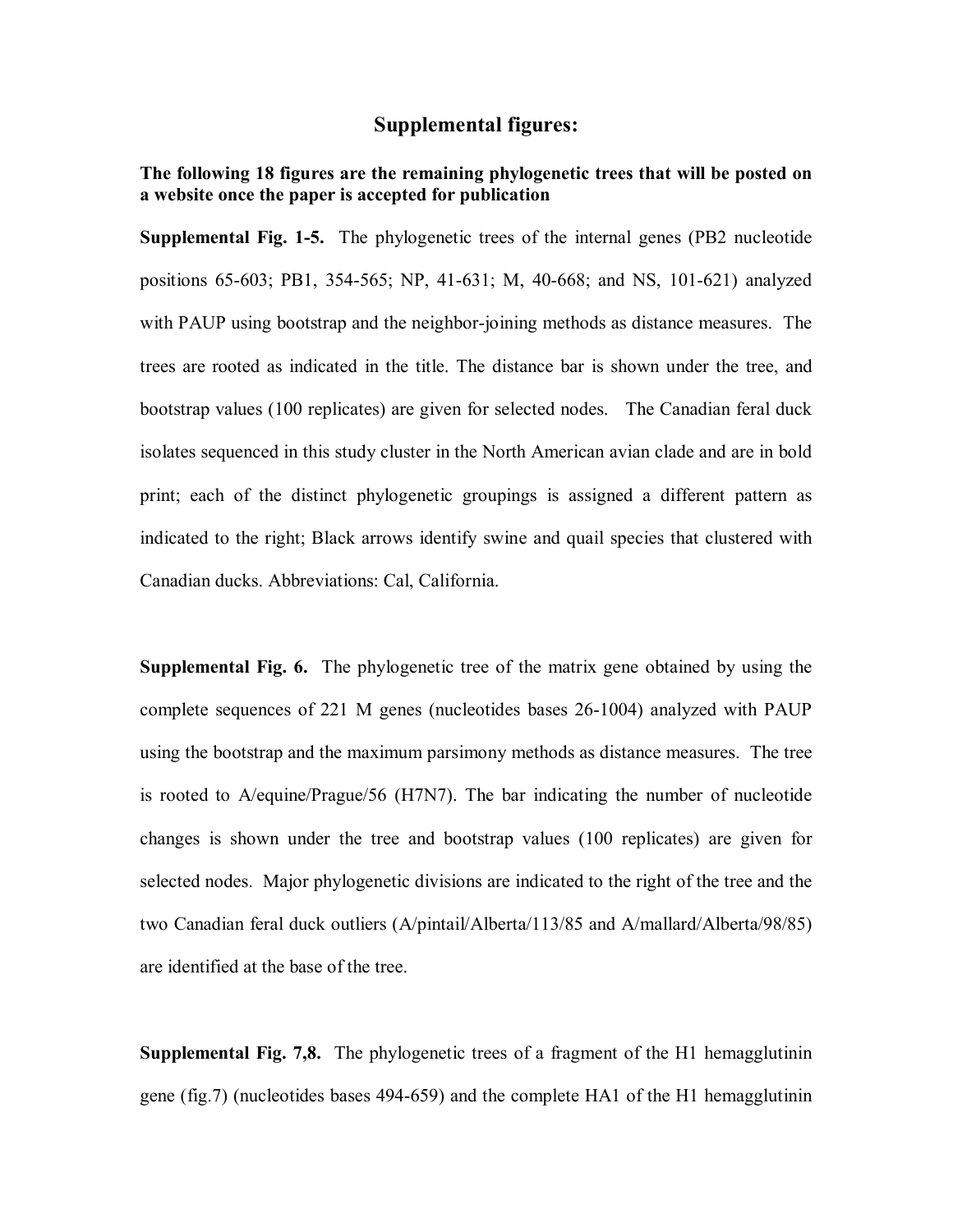gene (fig.8) (nucleotides bases 33-1061) analyzed with PAUP using the bootstrap and the neighbor-joining methods as distance measures. The tree is rooted to A/Singapore/1/57 (H2N2). The distance bar is shown under the tree, and bootstrap values (100 replicates) are given for selected nodes. Major phylogenetic divisions are indicated to the right of the tree. The Canadian feral duck isolate is in bold at the base of the North American avian clade.

**Supplemental Fig. 9-11.** The phylogenetic trees of the hemagglutinin H2, H3, and H4 genes (H2 nucleotide positions 44-1060; H3, 78-1035; and H4, 30-1647) analyzed with PAUP using bootstrap and the neighbor-joining methods as distance measures. The trees are rooted as indicated in the title. The distance bar is shown under the tree, and bootstrap values (100 replicates) are given for selected nodes. The Canadian feral duck isolates sequenced in this study cluster in the North American avian clade and are in bold print. The Canadian feral duck isolates formed one phylogenetic grouping in the H2 tree and 2 separate phylogenetic groupings in the H3 and H4 trees. Each distinct phylogenetic grouping is assigned a different pattern as indicated to the right.

**Supplemental Fig. 12.** The phylogenetic tree of the HA1 of the H9 hemagglutinin gene (nucleotides bases, 43-1047) analyzed with PAUP using the bootstrap and the neighborjoining methods as distance measures. The tree is rooted to A/duck/Alberta/60/76 (H12N5). The distance bar is shown under the tree, and bootstrap values (100 replicates) are given for selected nodes. Major phylogenetic divisions are indicated to the right of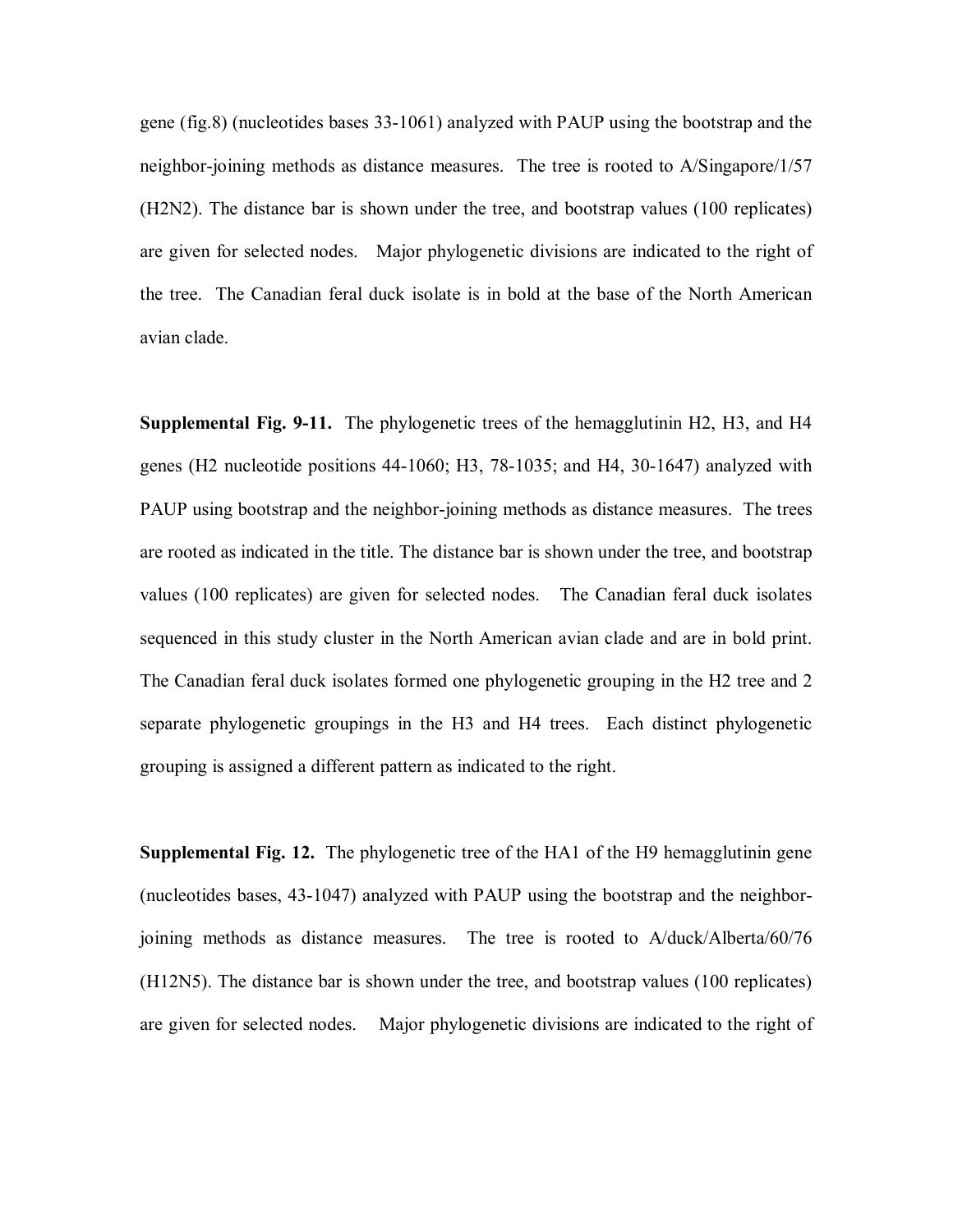the tree. The Canadian feral duck isolates all cluster together in the Eurasian avian clade and are in bold.

**Supplemental Fig. 13.** The phylogenetic tree of the N1 gene (nucleotides bases, 21- 1430) analyzed with PAUP using the bootstrap and the neighbor-joining methods as distance measures. The tree is rooted to A/turkey/Minnesota/5001/78 (H6N8). The distance bar is shown under the tree, and bootstrap values (100 replicates) are given for selected nodes. Major phylogenetic divisions are indicated to the right of the tree. The Canadian feral duck isolates all cluster together in the North American avian clade and are in bold. Viruses in italics represent isolates that antigenically identified as N4 by the NA inhibition assay using reference sera to H4; however nucleotide sequence and phylogenetic analysis identified these NA genes as N1 subtypes. Included in this tree are sequences provided by Webby et al. (personal communication).

**Supplemental Fig. 14-18.** The phylogenetic trees of the N2, N3, N6, N8 and N9 genes (N2 nucleotide positions 27-1395; N3, 21-1430; and N6, 21-1433; N8, 21-1415; N9, 158- 601) analyzed with PAUP using bootstrap and the neighbor-joining methods as distance measures. The trees are rooted as indicated in the title. The distance bar is shown under the tree, and bootstrap values (100 replicates) are given for selected nodes. The Canadian feral duck sequenced in this study cluster in the North American avian clade and are in bold print. The Canadian feral duck N2, N3, N6 and N9 genes all clustered into one phylogenetic grouping. The N8 genes formed two distinct phylogenetic groupings.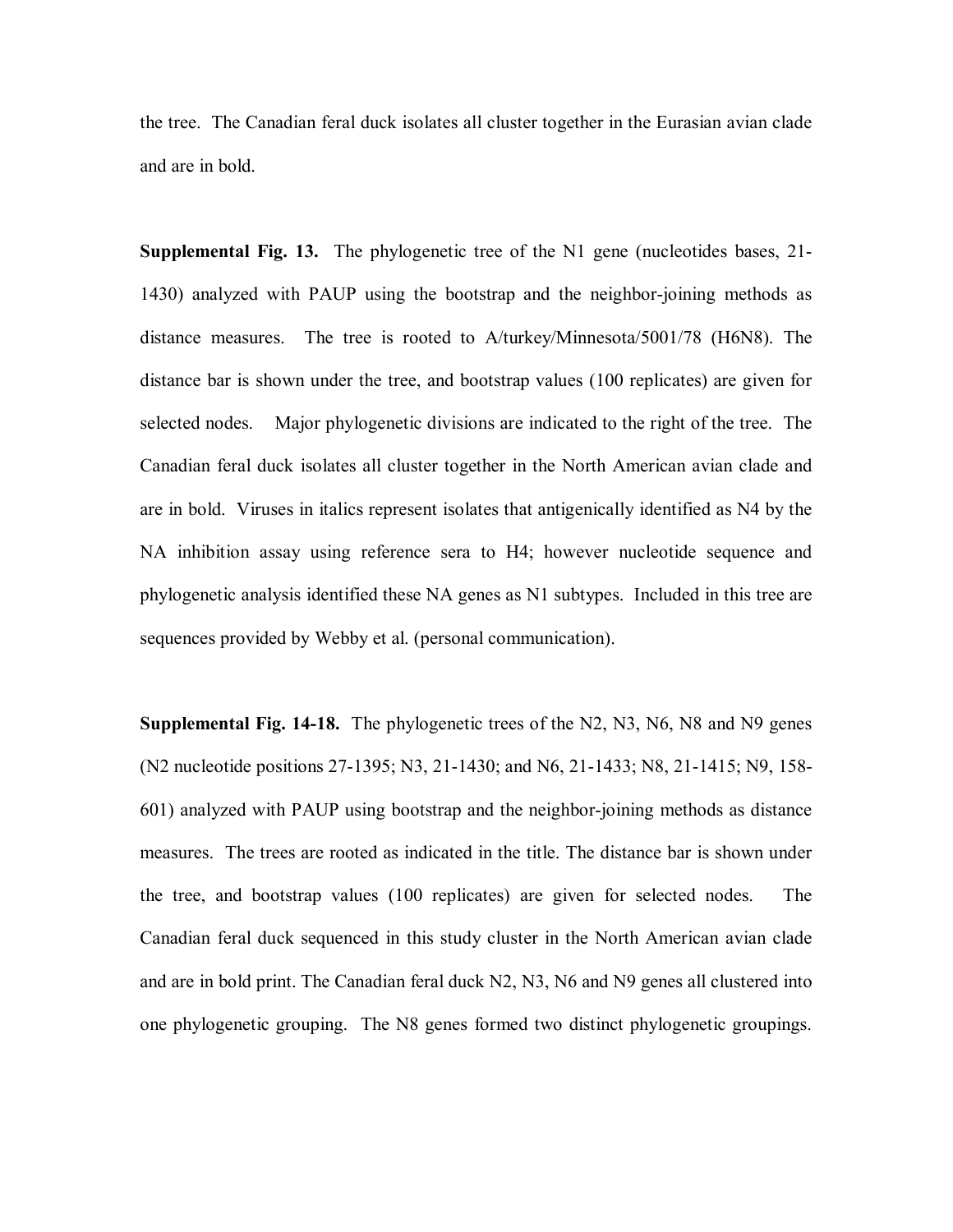Each of the distinct phylogenetic groupings is assigned a different pattern as indicated to the right each of the viruses.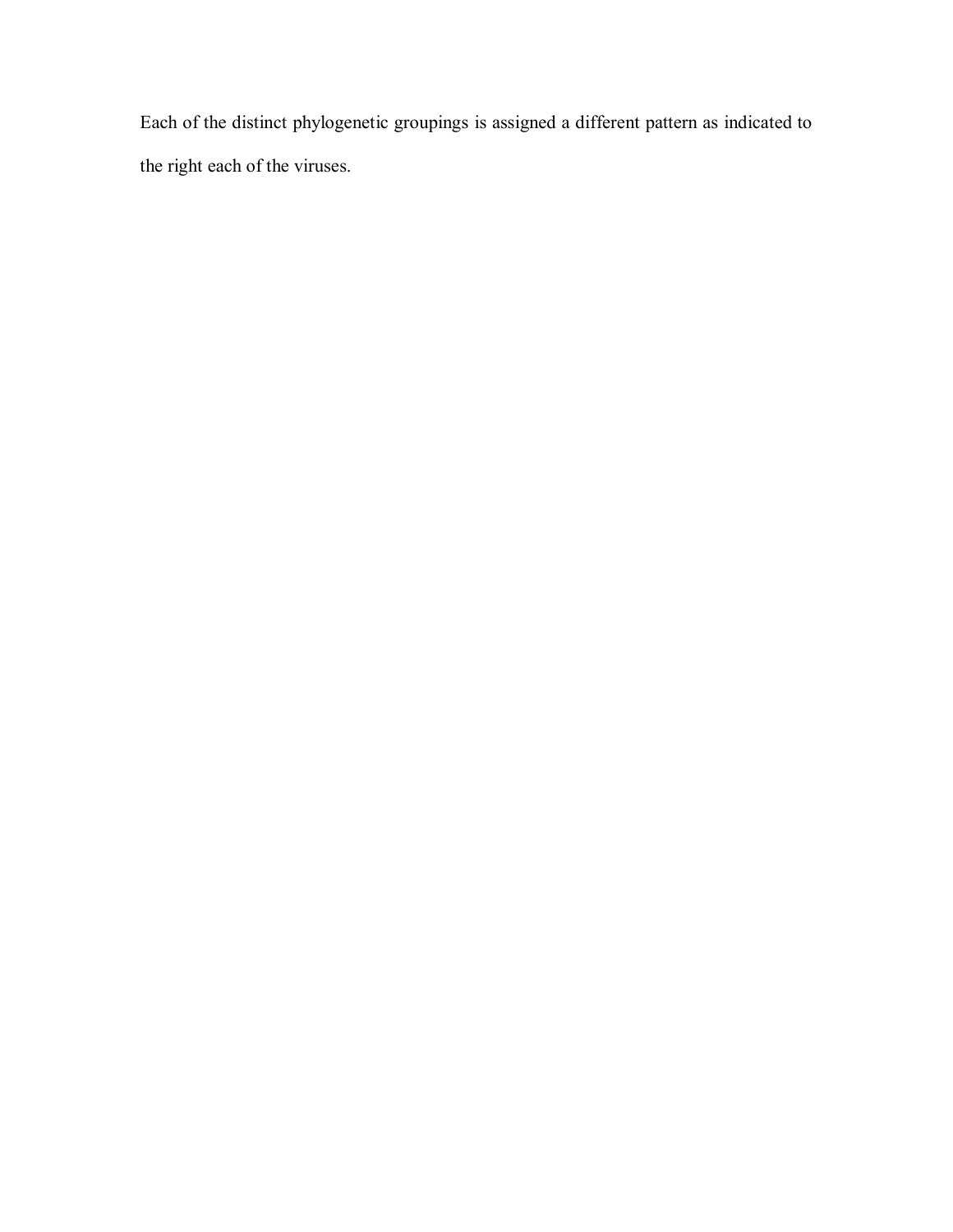

**Supplemental Fig. 1. PB2 rooted to equine/prague/1/56**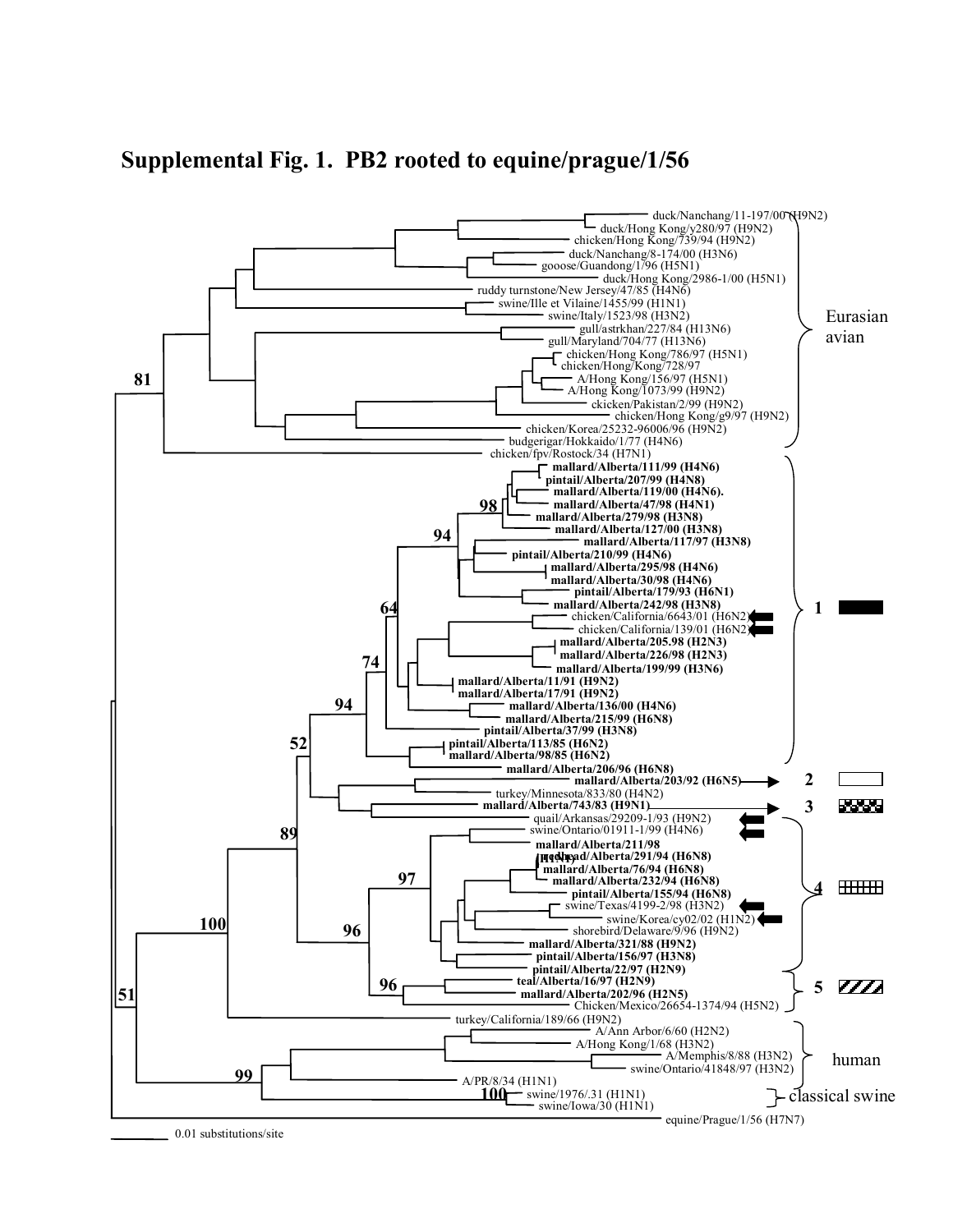### **Supplemental Fig. 2. PB1 rooted to Equine/London/1416/73**

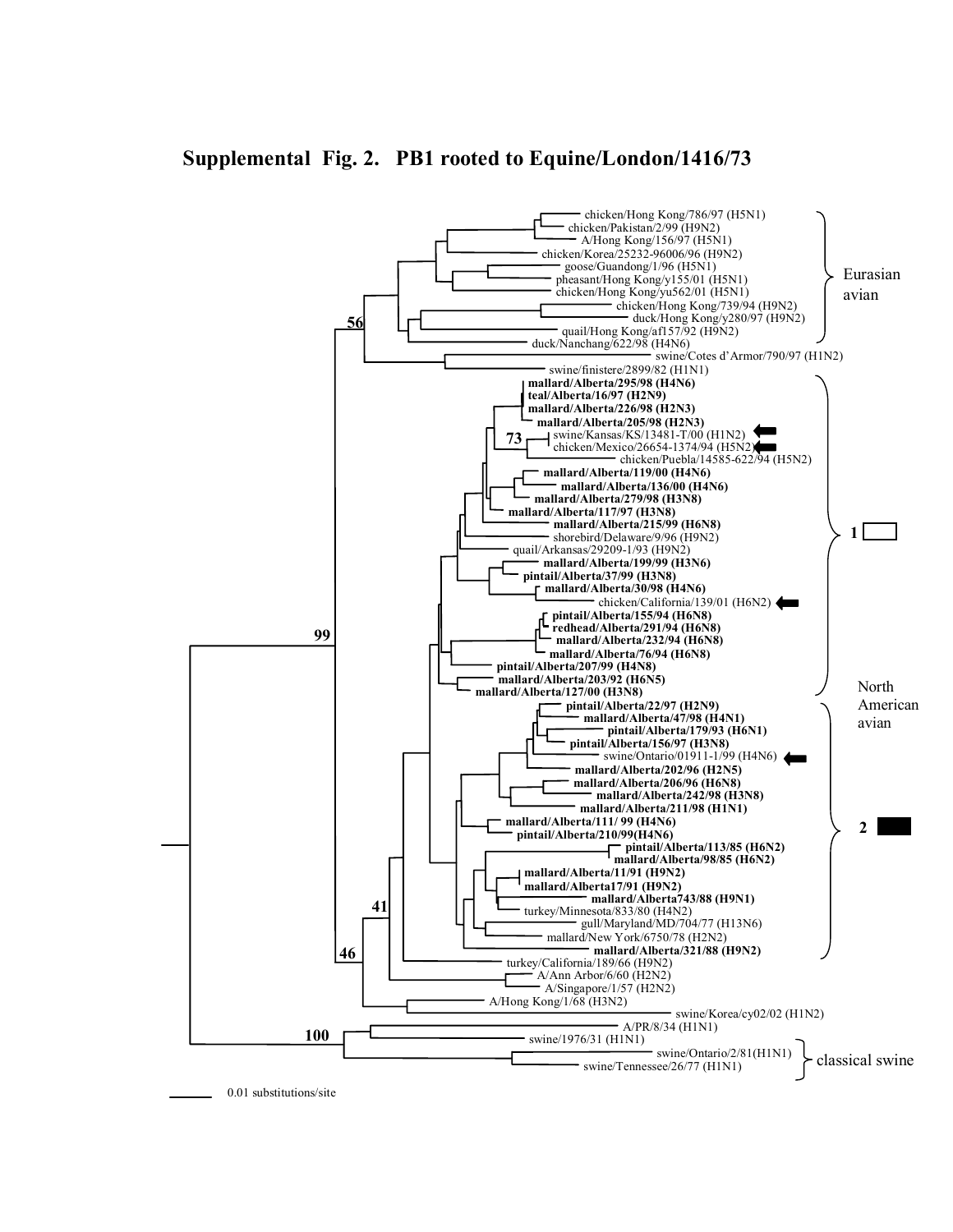### **Supplemental Fig. 3. NP rooted to equine/prague/1/56**

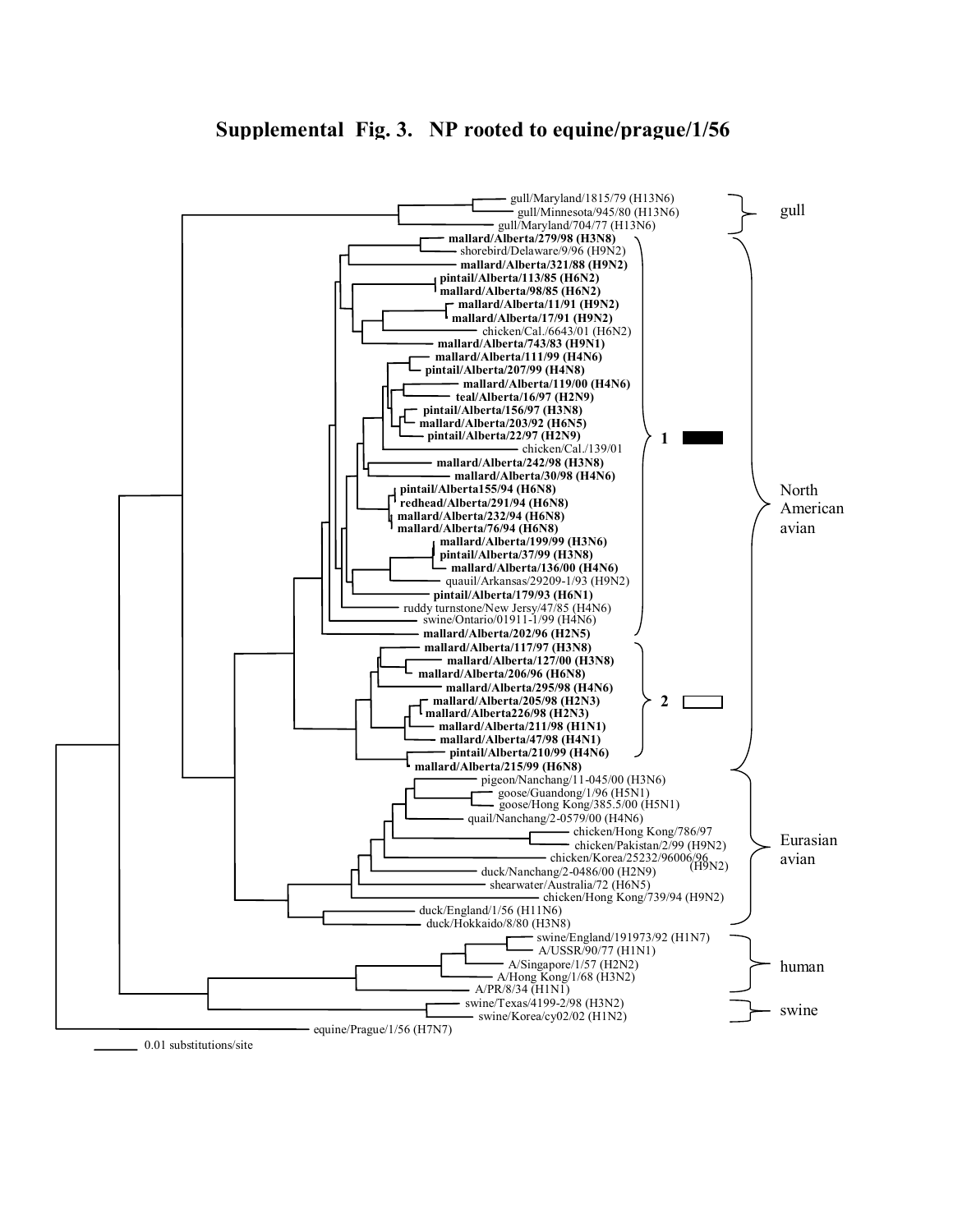#### **Supplemental Fig. 4. NS rooted to equine/prague/1/56**

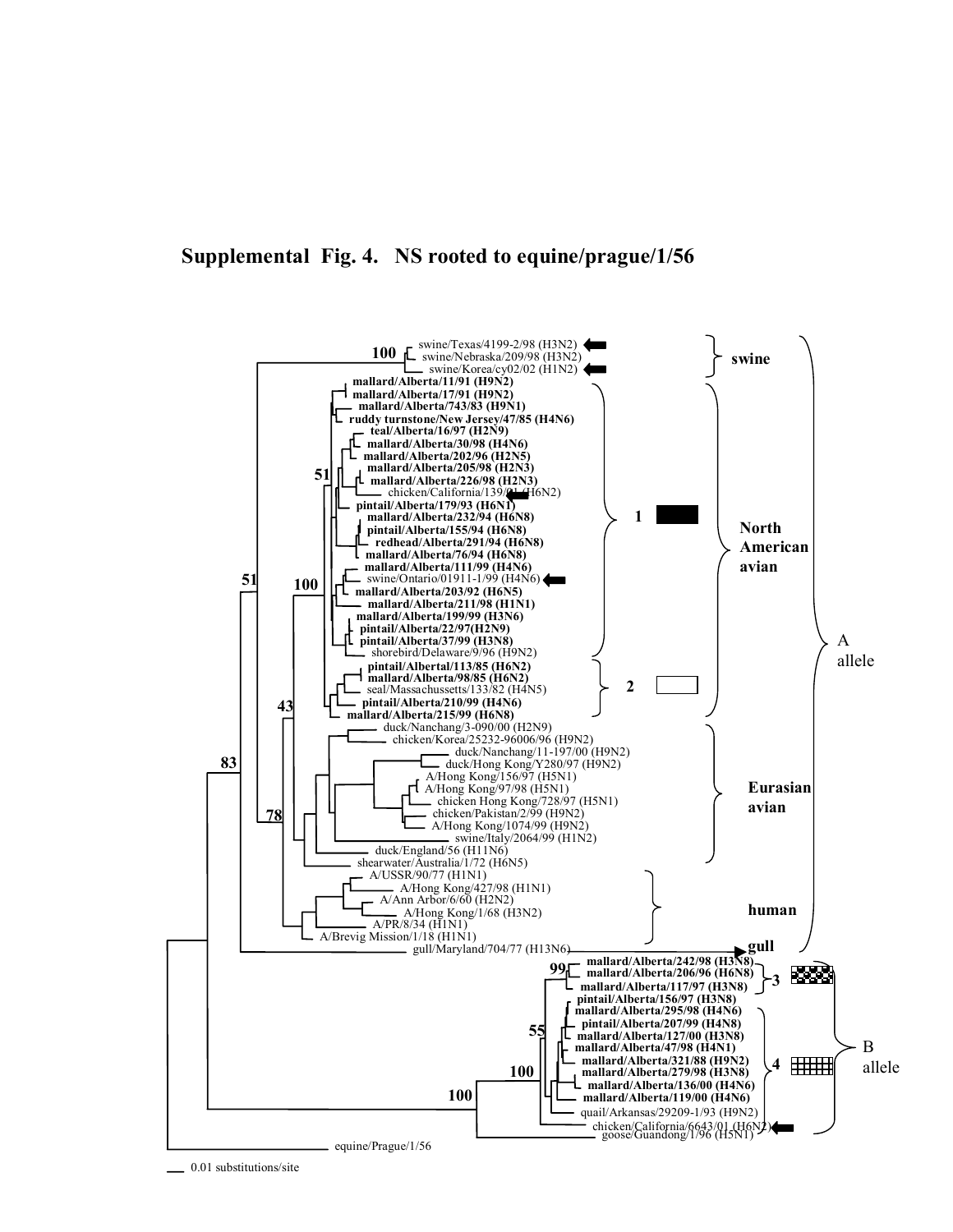

0.005 substitutions/site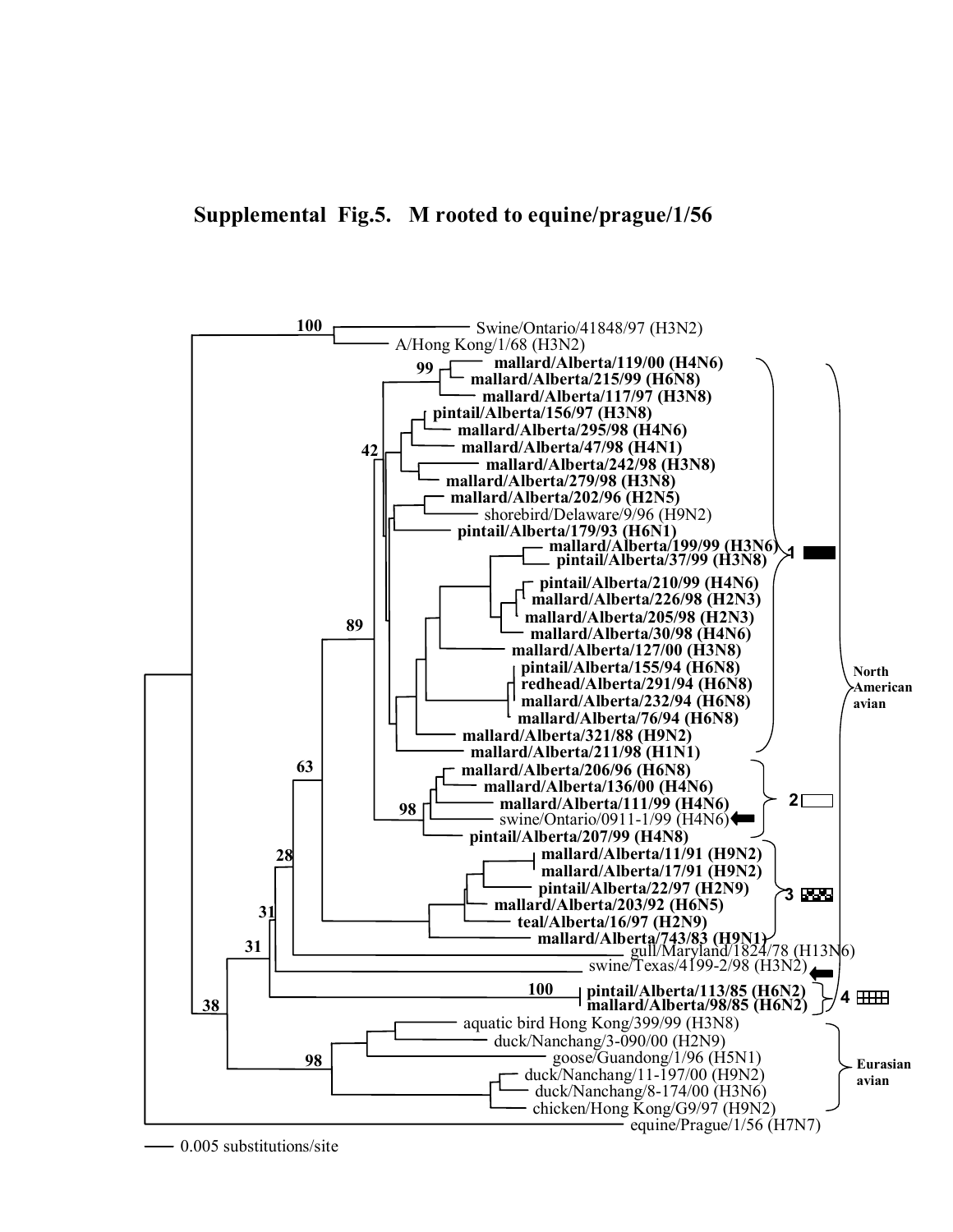**Supplemental Fig. 6. Matrix gene maximum parsimony tree rooted to A/equine/Prague/1/56 (H7N7) (221 taxa)** 

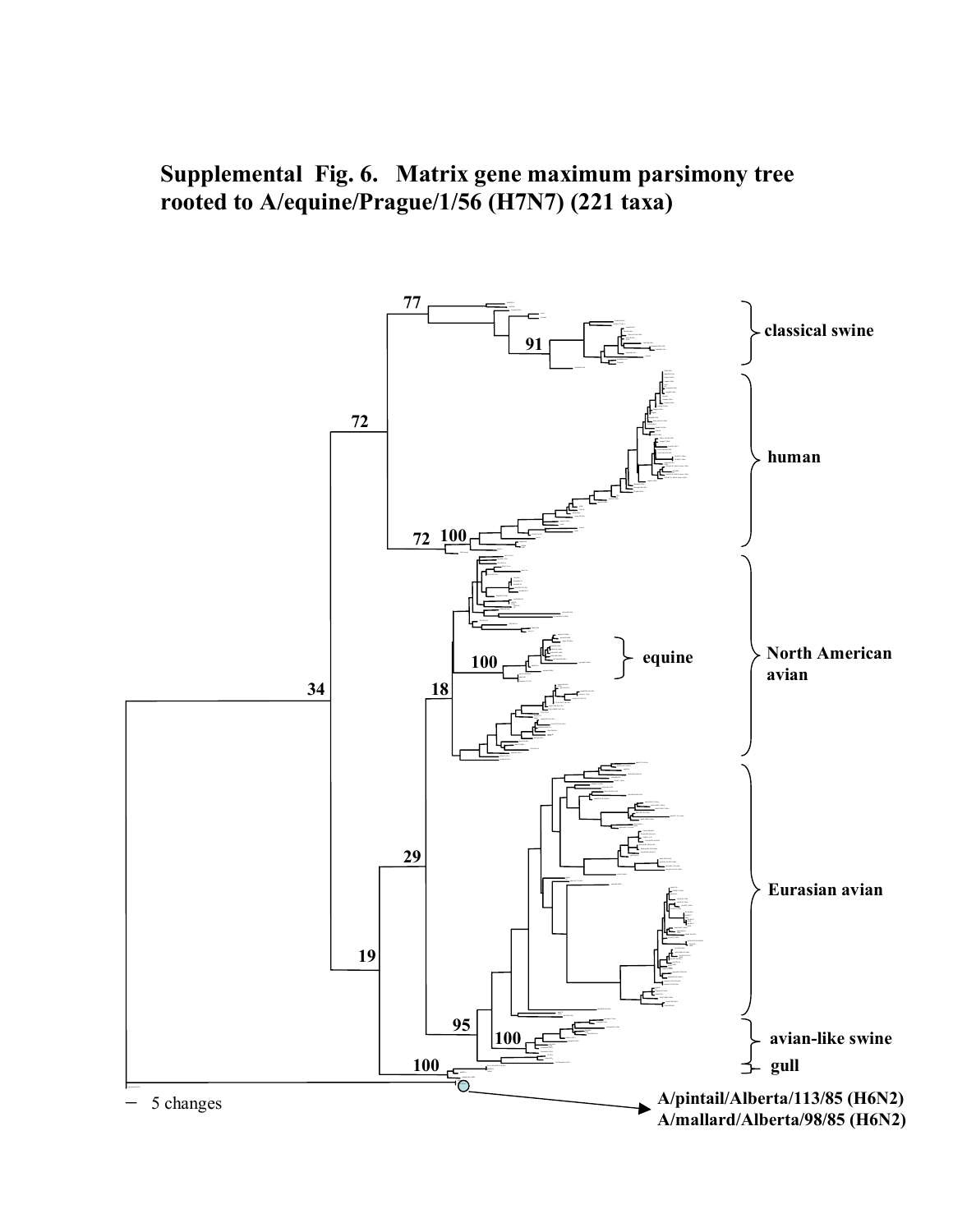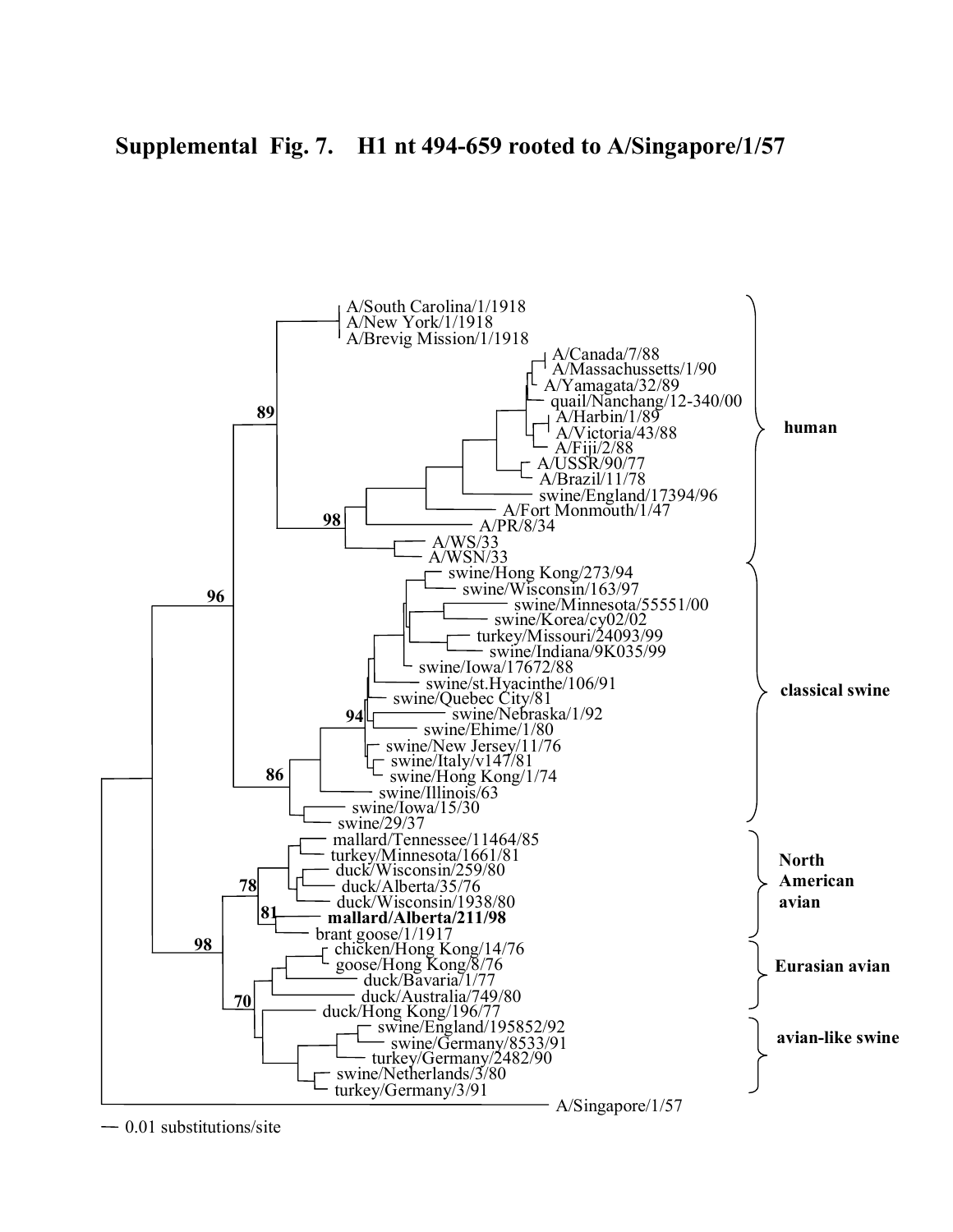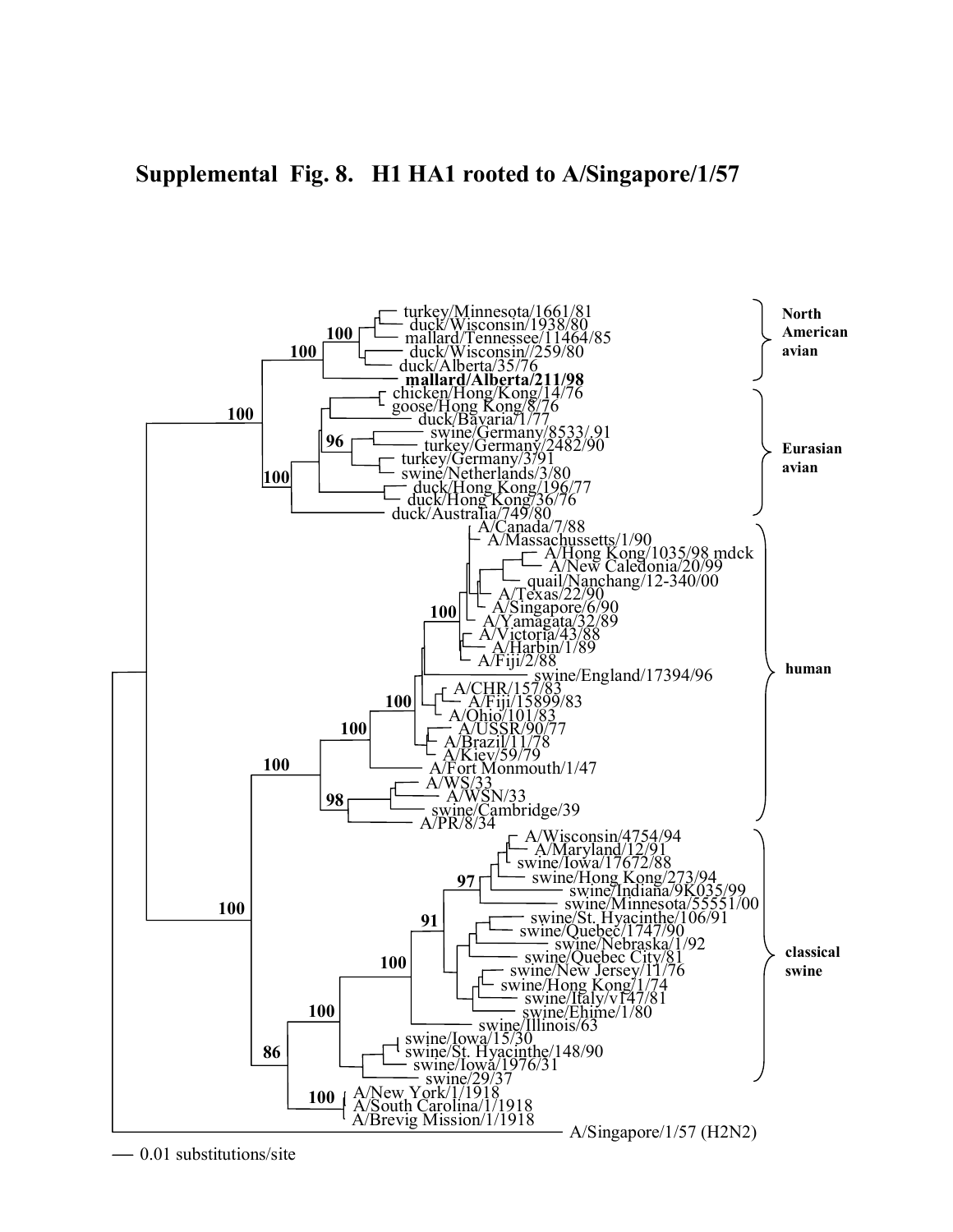# **Supplemental Fig. 9. H2 rooted to A/South Carolina/1/1918**

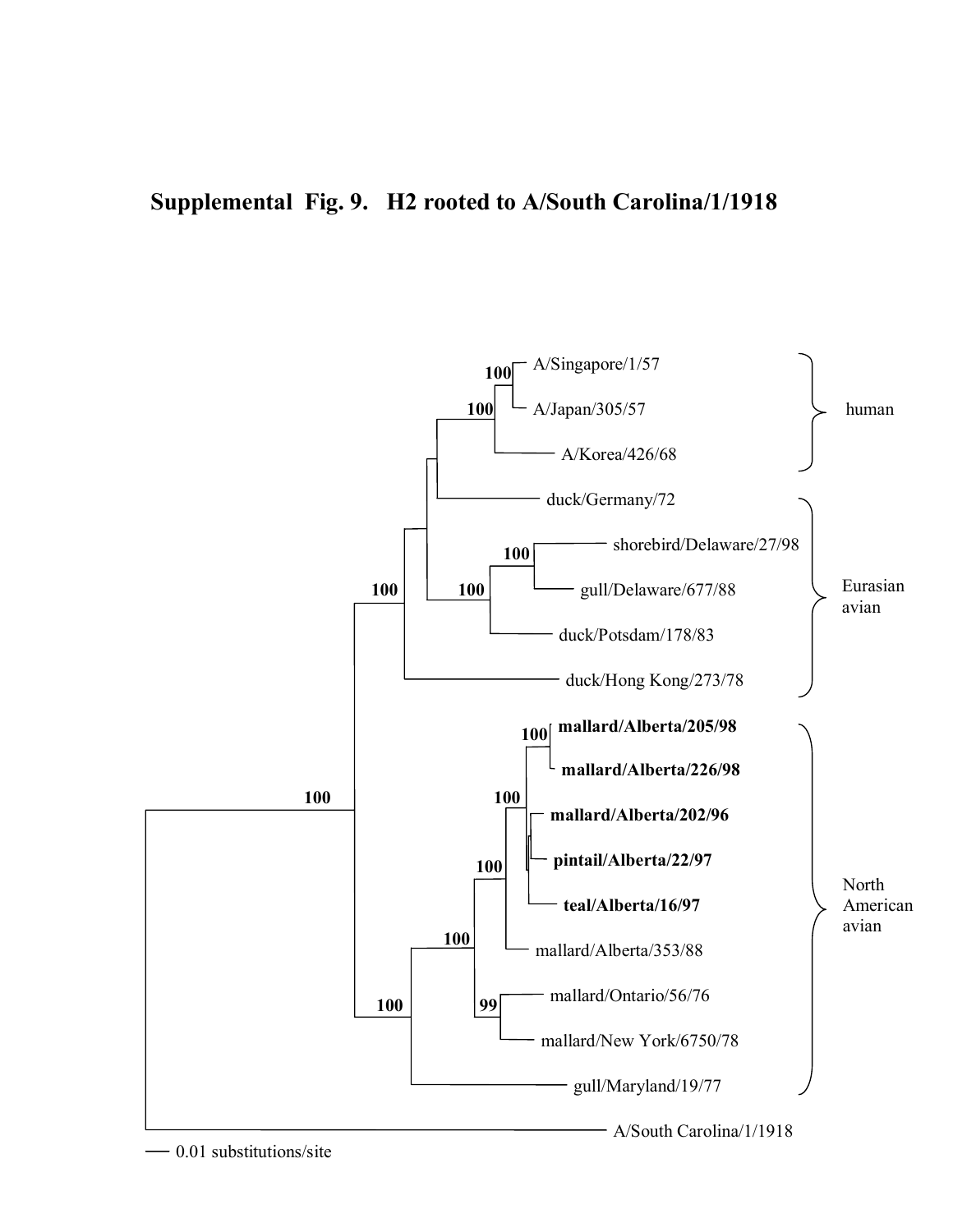

0.01 substitutions/site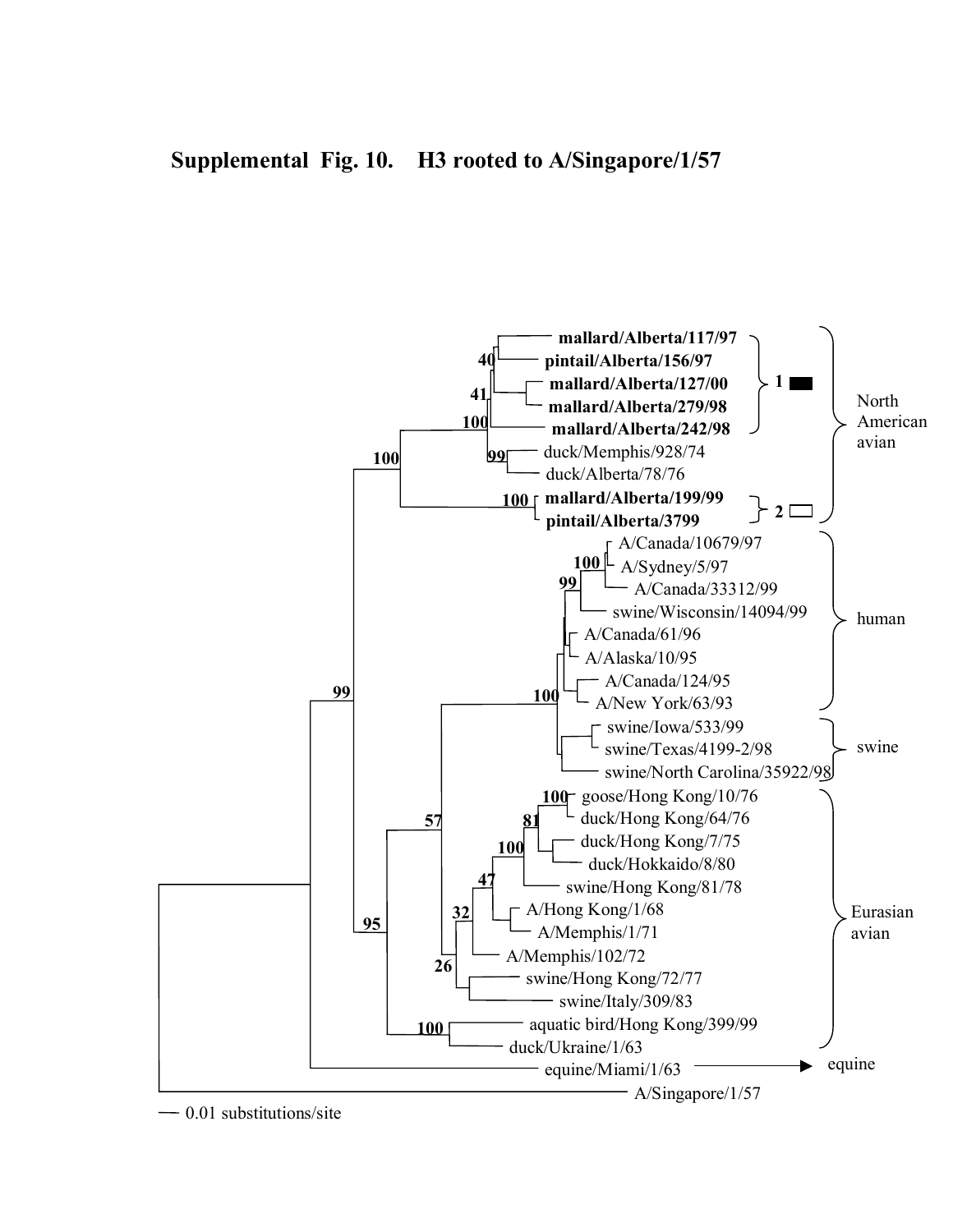# **Supplemental Fig. 11. H4 rooted to duck/Ukraine/1/63**

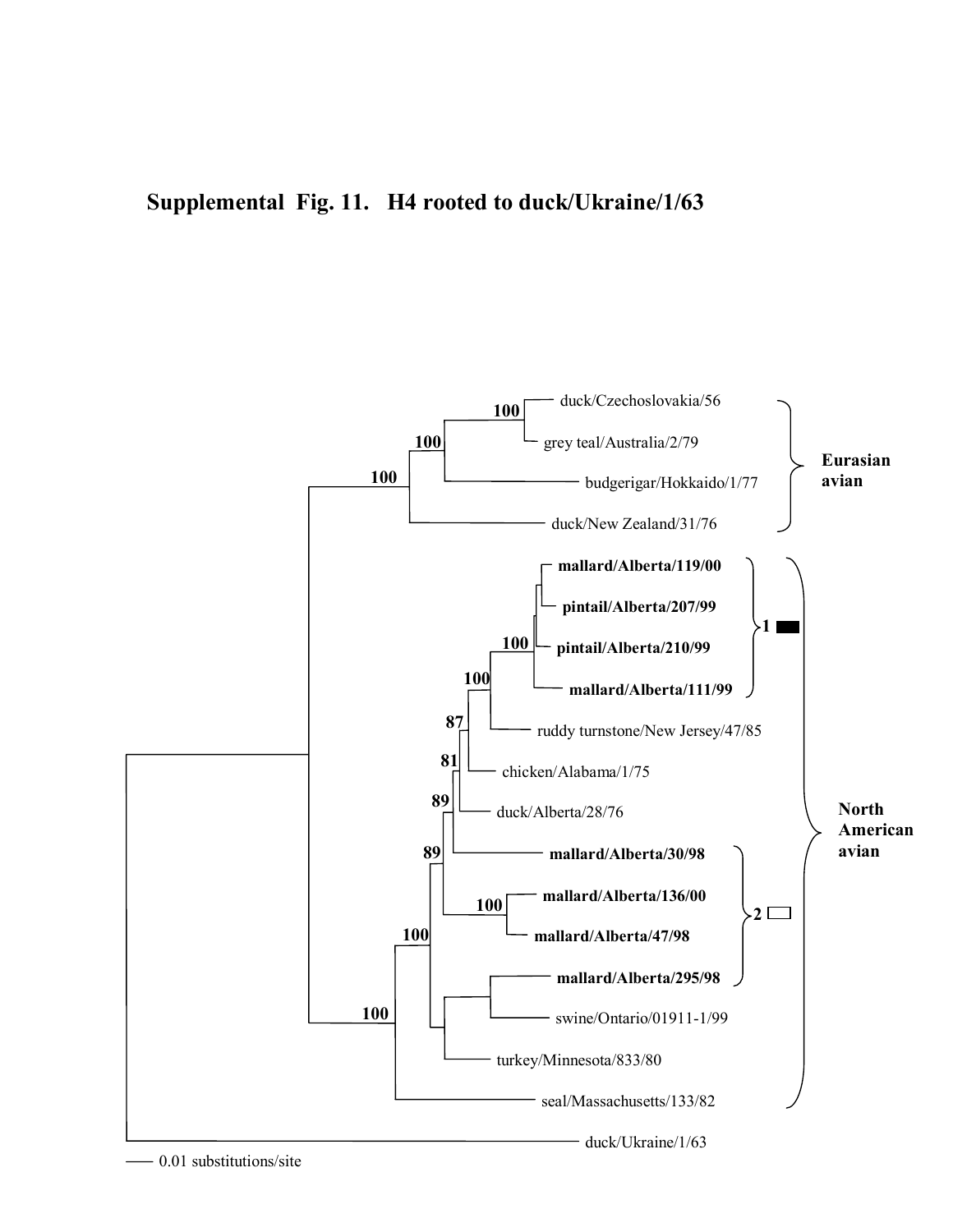### **Supplemental Fig. 12. H9 rooted to duck/Alberta/60/76 (H12N5)**

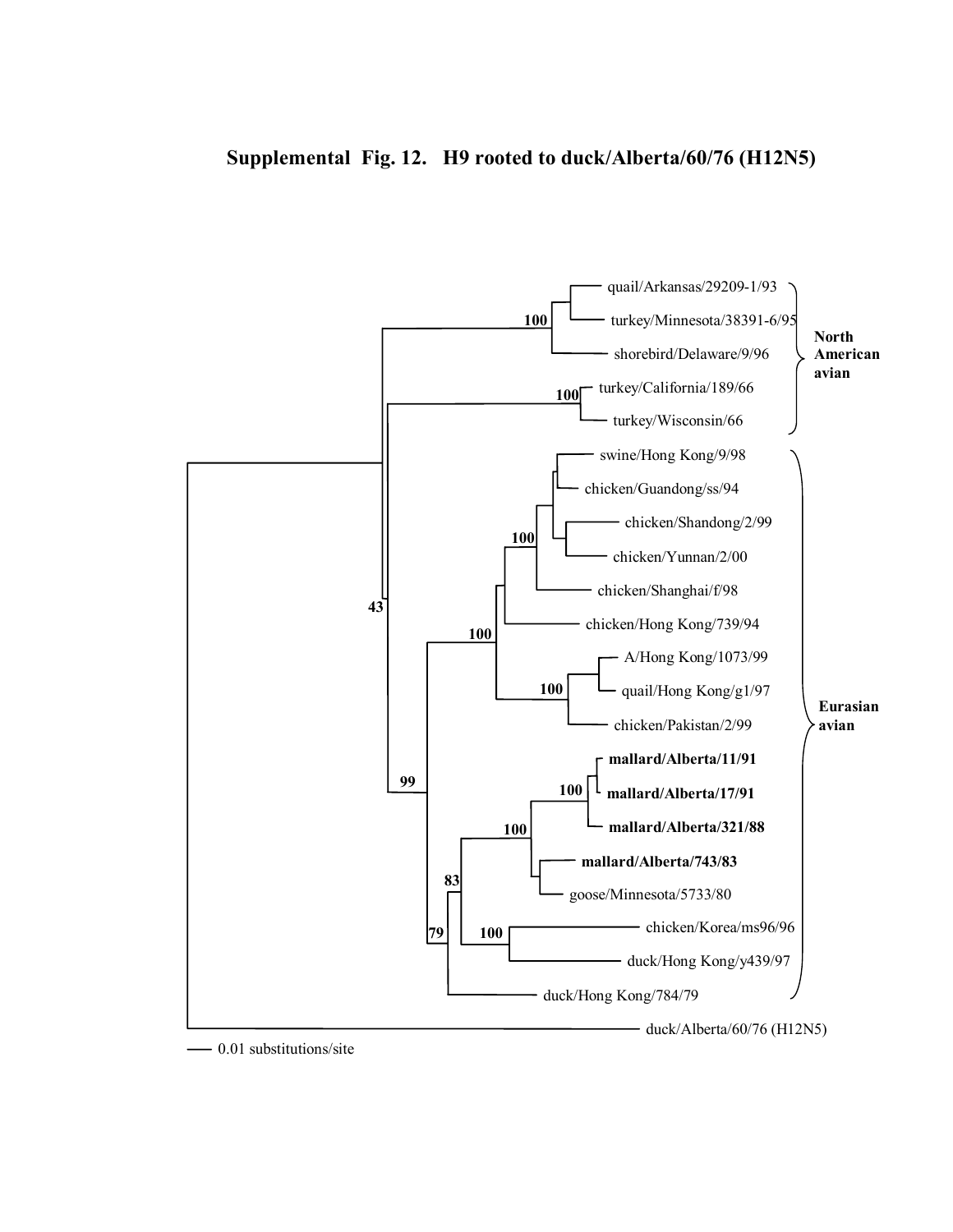#### **Supplemental Fig. 13. N1 and N4 trees rooted to A/turkey/Minnesota/5001/78 (H6N8)**

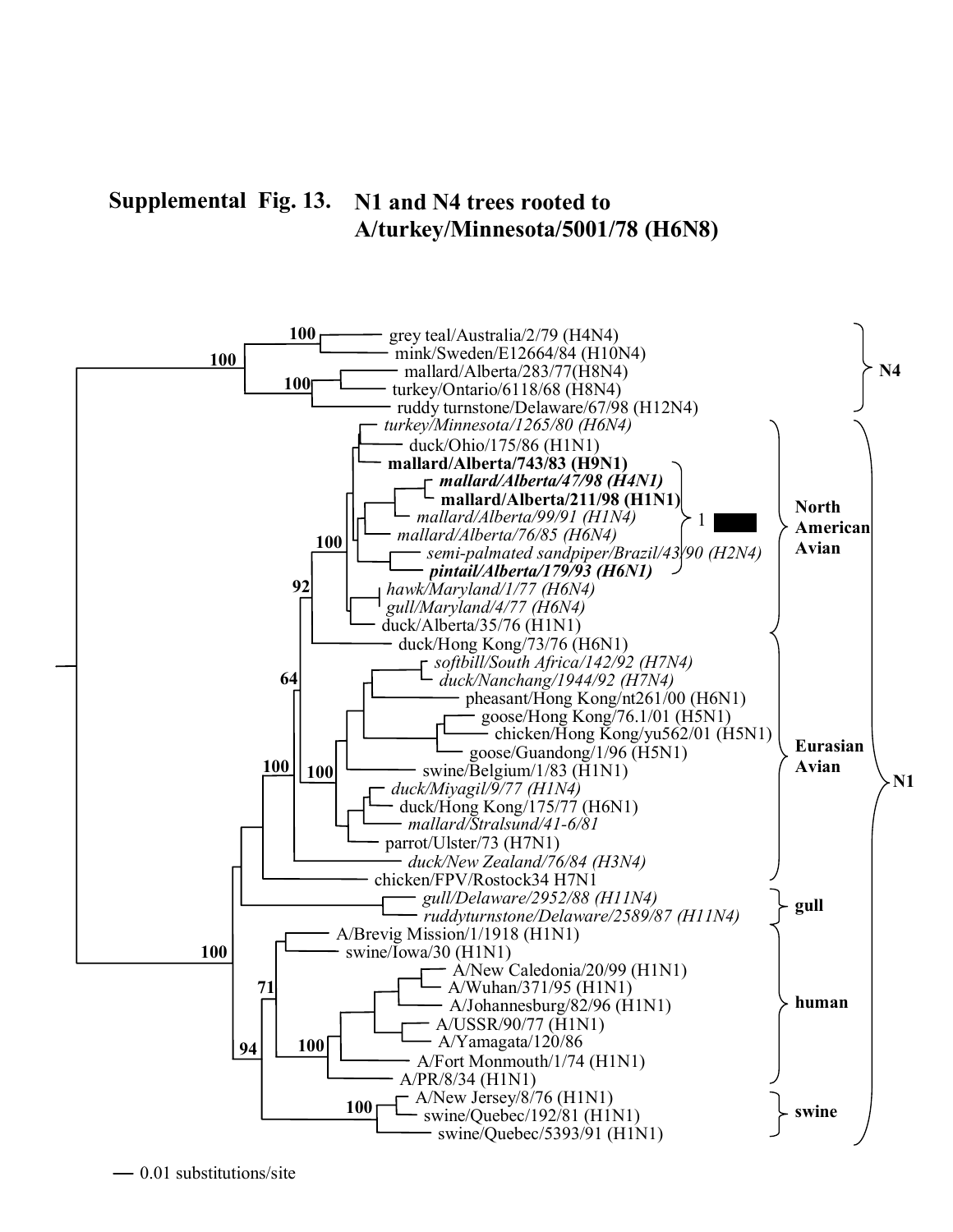# **Supplemental Fig. 14. N2 rooted to swine/Ontario/01911-1/99 (H4N6)**

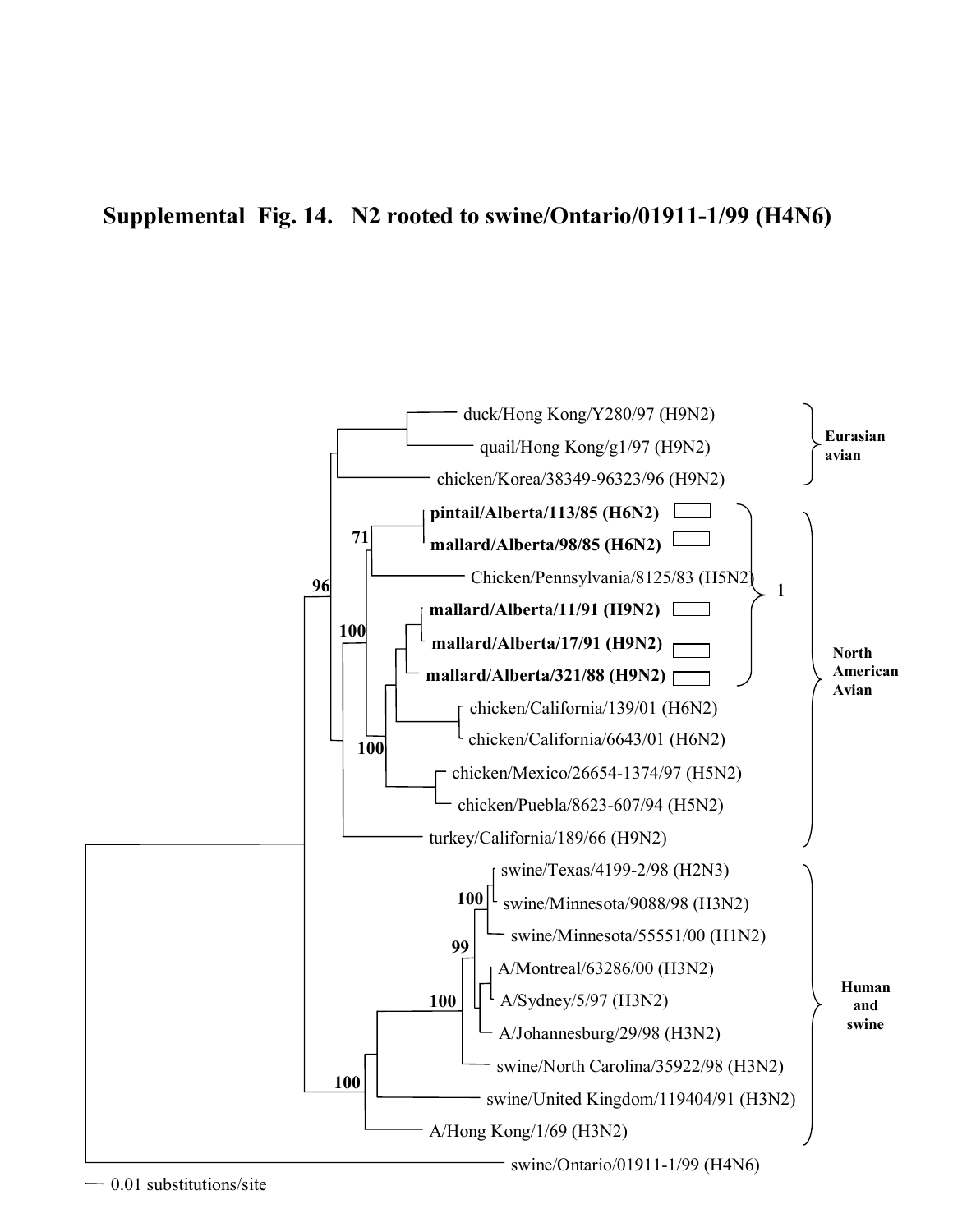# **Supplemental Fig. 15. N3 rooted to tern/Australia/G70C/75 (H11N9)**

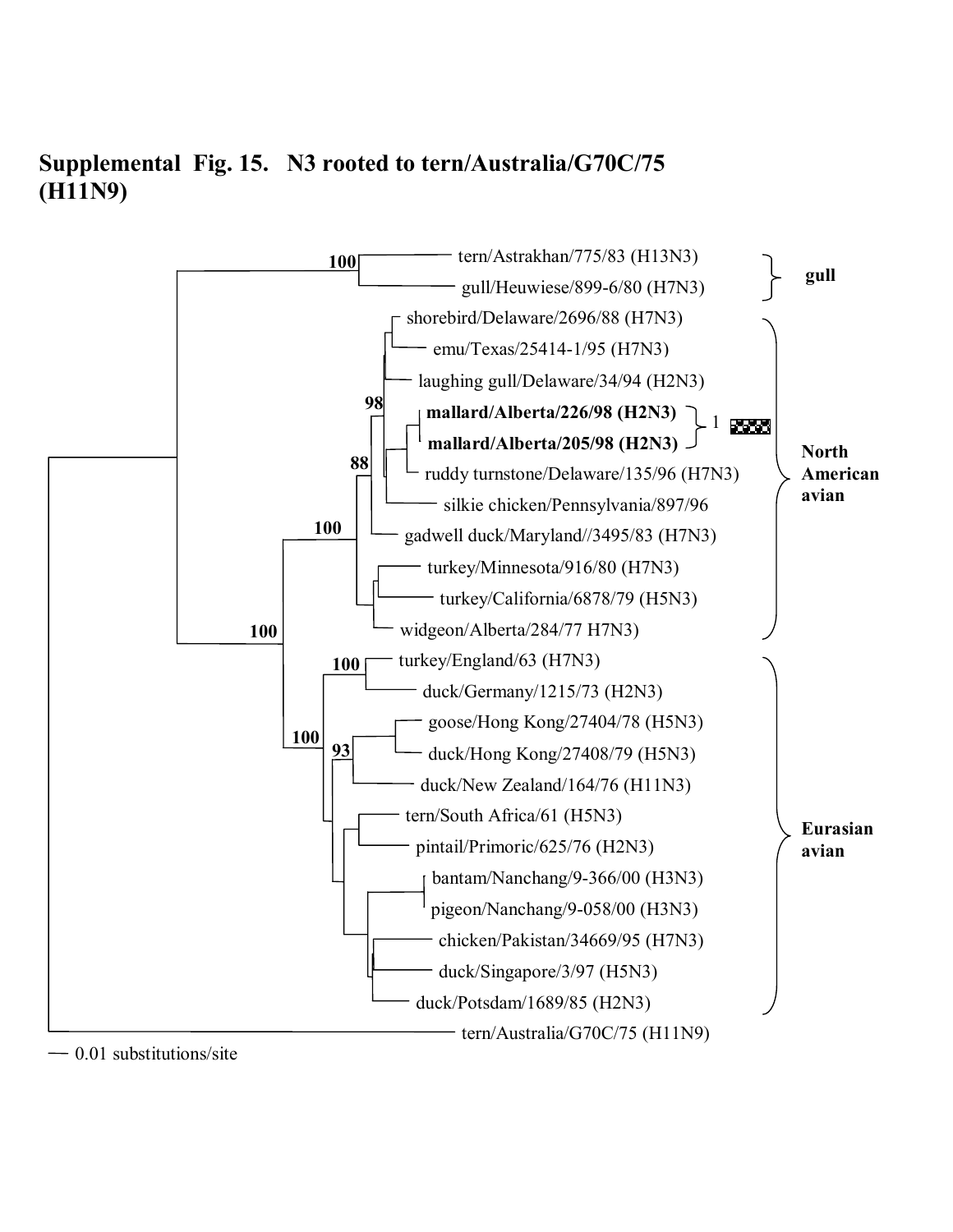

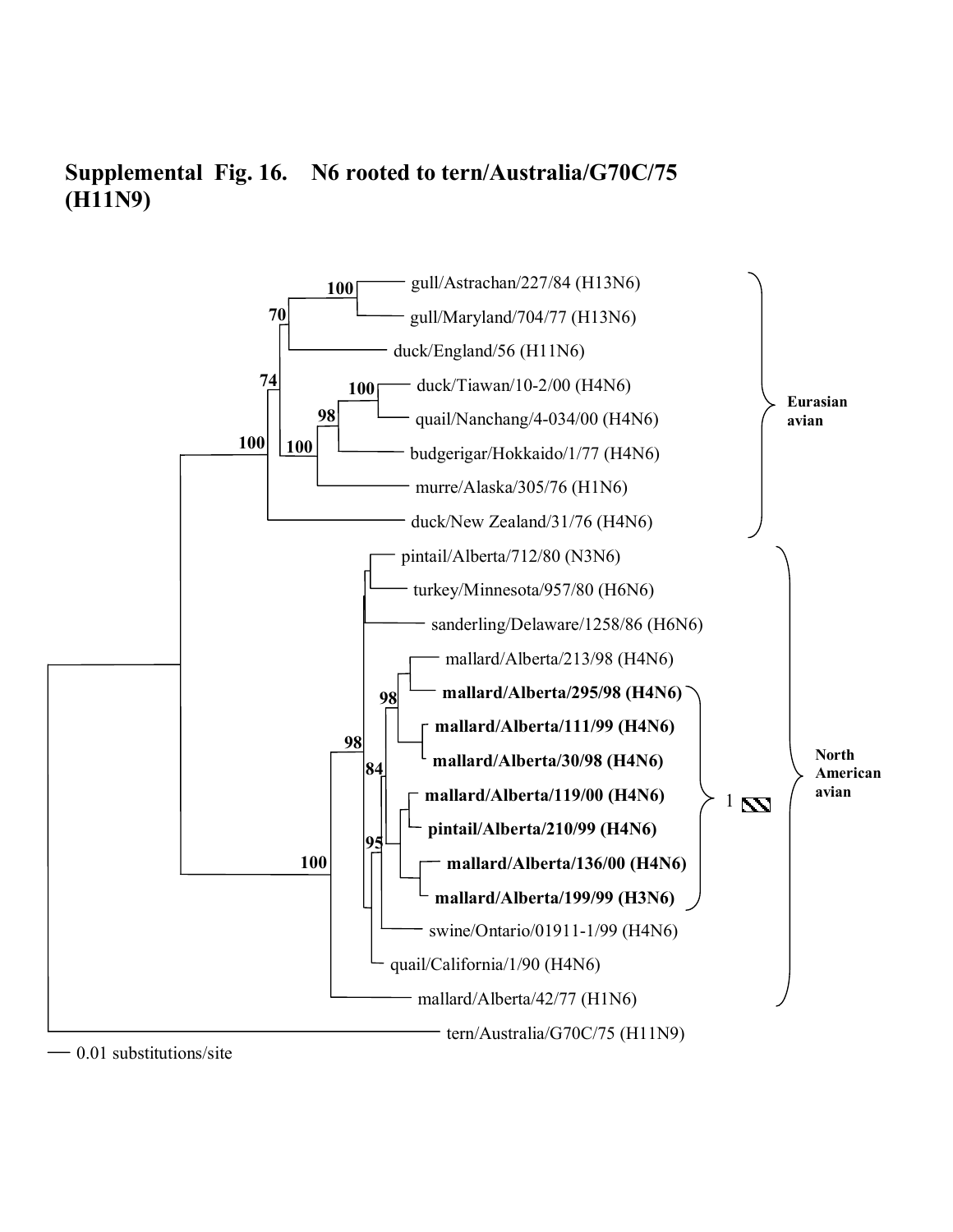# **Supplemental Fig. 17. N8 rooted to Shearwater/Australia/1/72 (H6N5)**